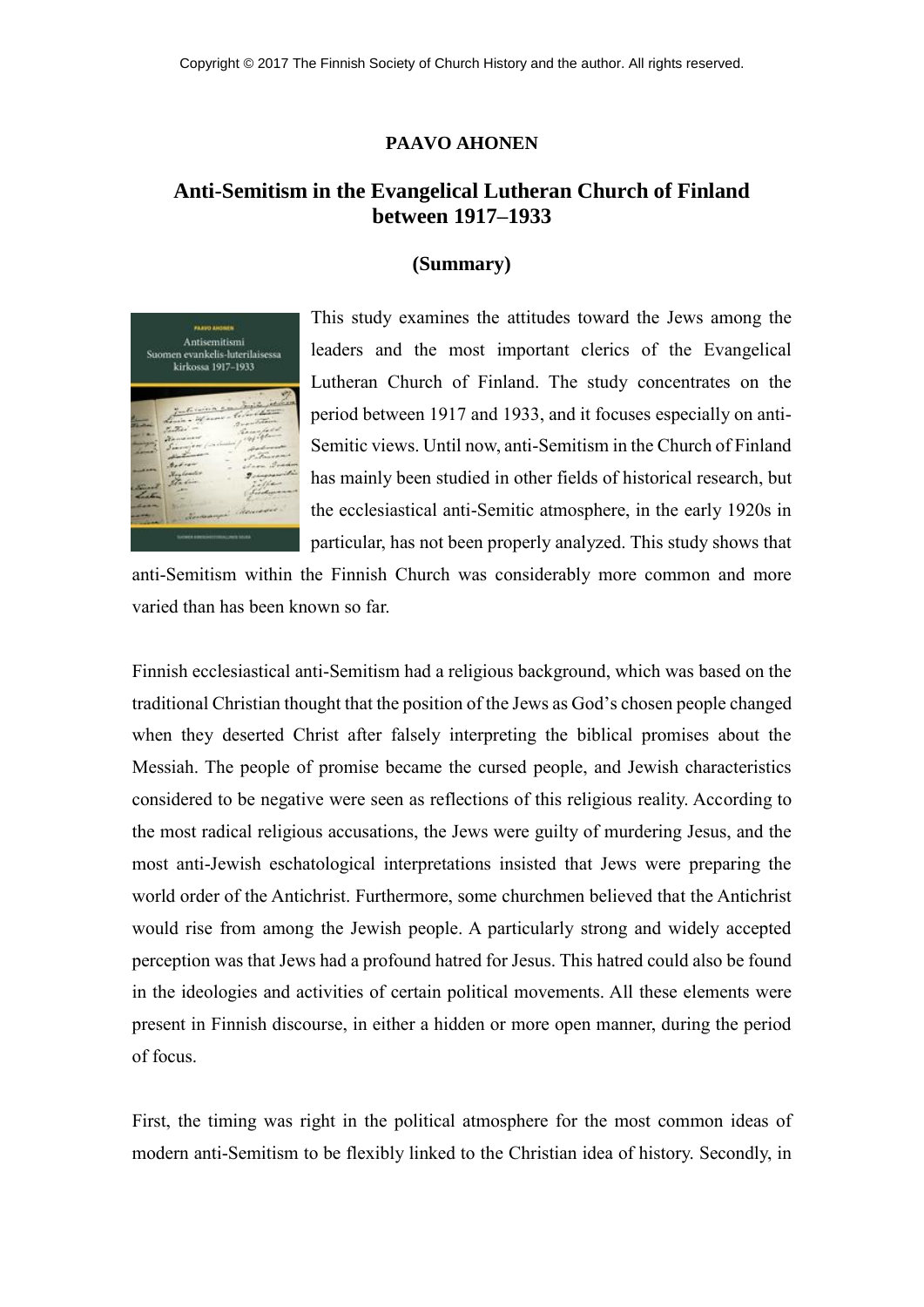addition to the religious background, another central feature of Finnish ecclesiastical anti-Semitism was to connect the Jews to the political phenomena of the day, especially Communism and Bolshevism. In this respect, the discourse within the Church followed a general negative attitude toward Jews in society on the whole. Thirdly, many Finnish clerics saw negative Jewish effects in cultural liberalism and the general anti-religious atmosphere as well.

Many ecclesiastical key figures believed the Jews to be in control of the European press, and they referred to the significant economic resources of Jews as well as their dominant position at the core of capitalism. Behind these prejudices can be seen German moderate anti-Semitism in particular, which welled up from a general experience of the increasing influence of Jews.

In this study I have focused on what the leadership of the Church of Finland thought of Jews. Only one of the Finnish-speaking bishops—the bishop of Tampere, Jaakko Gummerus—did not present any views that could be considered anti-Semitic. His moderate attitude reflected on the policy of the Church, when a strong anti-Semitic campaign broke out in his diocese at the turn of the 1930s.

By contrast, the archbishop Gustaf Johansson and the bishop of Savonlinna O. I. Colliander represented the most severe degree of religious anti-Semitism among the bishops. They found their reasons for anti-Semitism in an interpretation of Christianity, but they also connected their views to a secular context. On the other hand, both had defended Jews at the Diet of Finland at the end of the 19<sup>th</sup> century. Both Johansson and Colliander presented their anti-Semitic beliefs when acting as bishops.

Archbishop Lauri Ingman's anti-Semitic views were connected to his previous political activity: in the name of national interests, he sought to slow down the process of granting civil rights to Jews, because he believed that they could pose a considerable threat to Finland and Finns. As a practical politician, however, Ingman did not return to the subject after the new rights were granted. Though his suspicions remained, he did not discuss the Jewish question after his political career.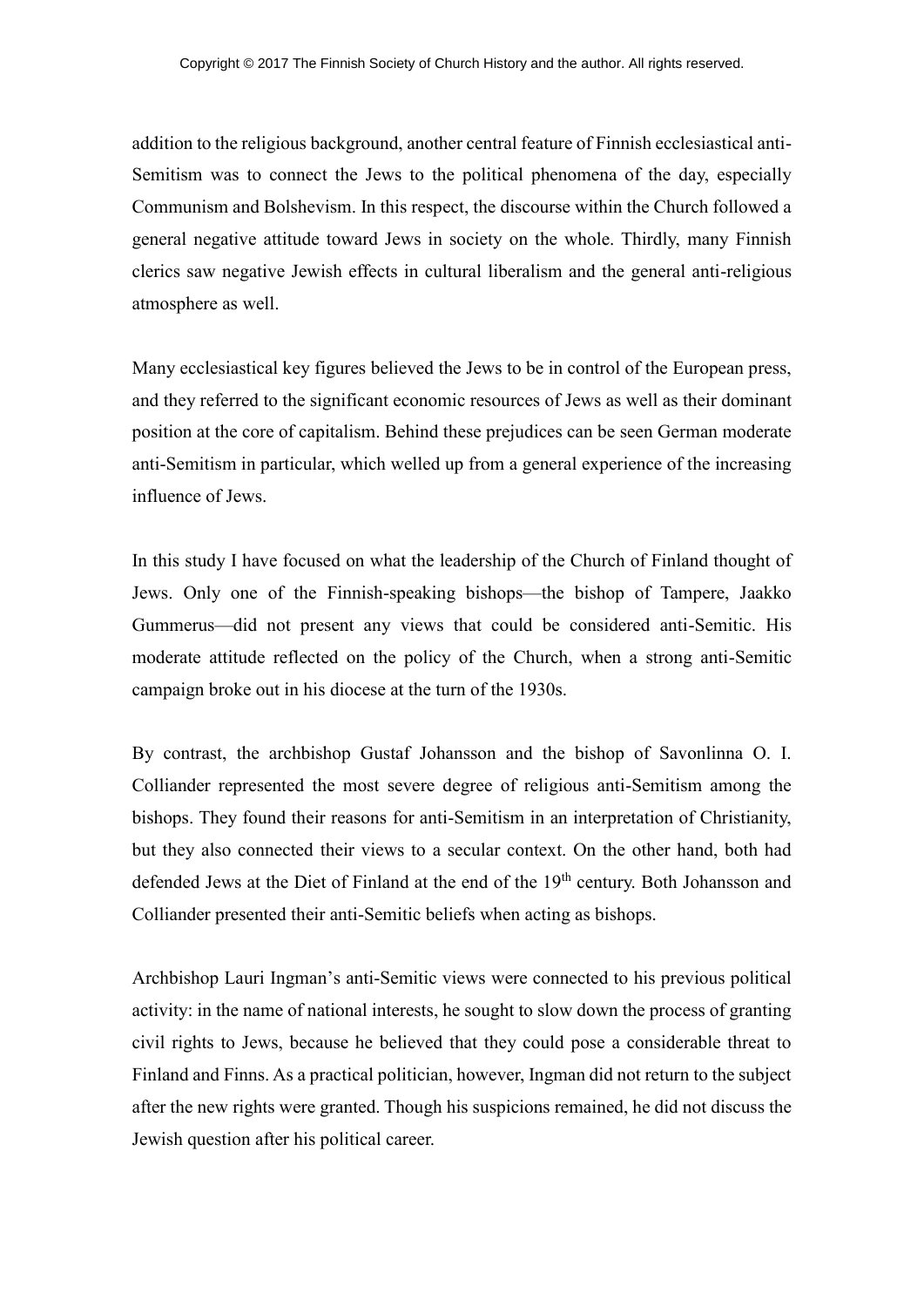The bishop of Vyborg Erkki Kaila also presented his most notable speculations on the Jews before assuming that office. The content that I found in his personal archives was the most diverse of my source material, and he had even created a card index of more than 170 nationally and internationally significant Jews. The main concern for Kaila was the increasing influence of the Jews in post-war Europe. He also presented the most extensive Finnish version of the German-type of moderate anti-Semitism in his book *Aikojen murroksessa* (1921, "In the Age of Transition"), which received a great deal of public praise, both within and outside the church. Over time, however, Kaila's perspective changed and in the 1930s he ceased to emphasize the negative effects of Jews.

The most radical anti-Semite was J. R. Koskimies, the bishop of Oulu. He adopted his negative attitude toward the Jews from the  $19<sup>th</sup>$ -century Finnish nationalistic Fennoman movement, and he was the only bishop who made references that can be interpreted as racial thinking. As far as Koskimies and most of the other bishops are concerned, one must underline that the anti-Semitism represented by them was by no means cautious or veiled in the ecclesiastical context. The leaders of the Finnish church represented a variety of different manifestations of anti-Semitism, and in the case of J. R. Koskimies, it appeared even in a pronounced way.

In addition to the bishops' views, all of the significant ecclesiastical newspapers contained anti-Semitic texts. In the beginning of the independence of Finland, there existed two major groups of churchmen in the Finnish Church, which were represented by two prominent ecclesiastical newspapers. The so-called Helsinki group aimed at renovation of the Church, and several significant university theologians belonged to its ranks. The newspaper *Kotimaa* was their unofficial organ. *Kotimaa* featured anti-Semitic writings, especially at the turn of the 1920s, but after the middle of the decade the degree of anti-Semitic material decreased. The anti-Semitism of *Kotimaa* arose in many respects from nationalistic views, and the most active writer on the subject was the subeditor Verneri Luohivuori. The newspaper *Herättäjä* of the so-called Turku group, close to Archbishop Johansson, was theologically conservative and had a reserved attitude toward the Church having a more active role in society. *Herättäjä*'s views represented religious anti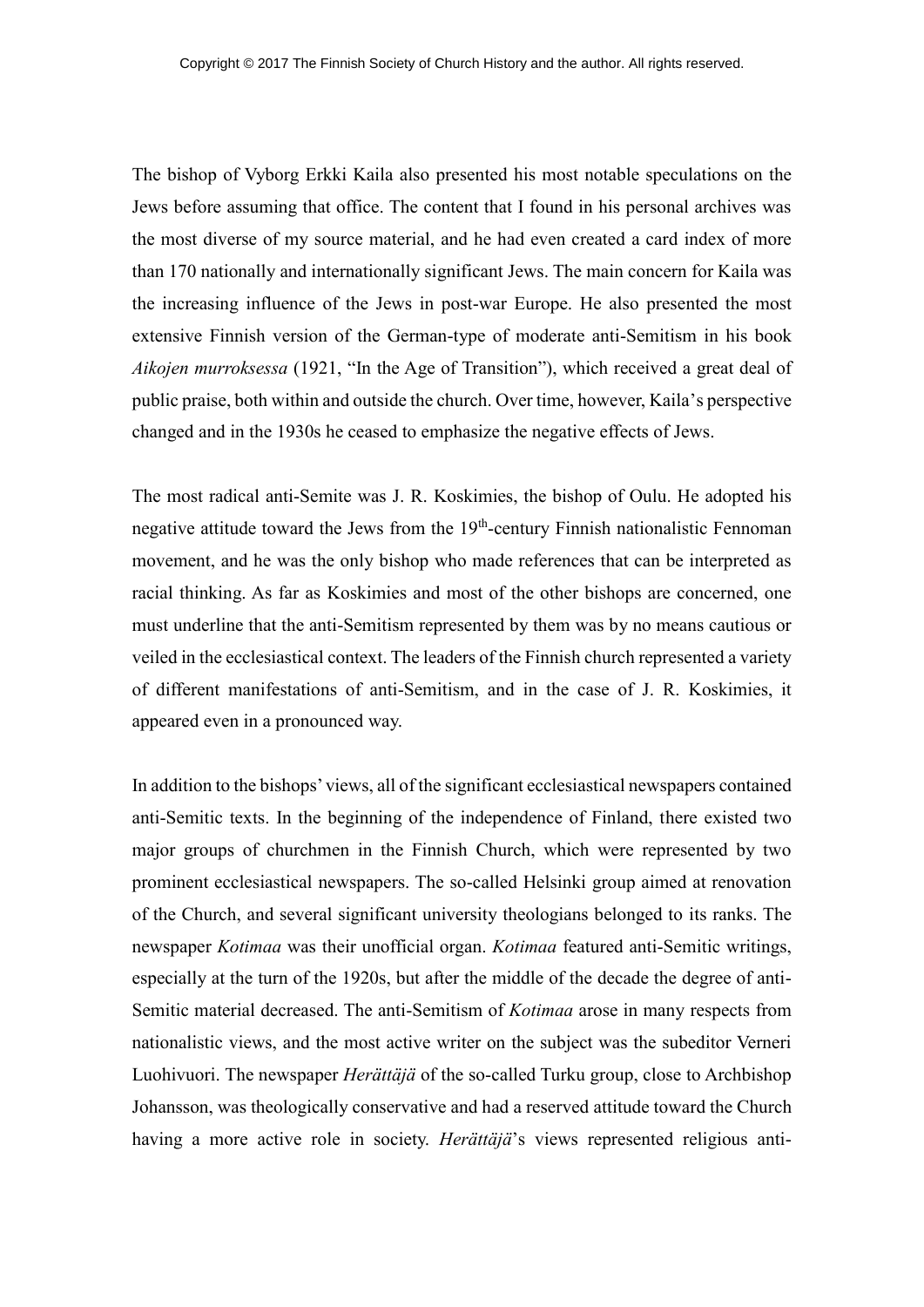Semitism, which increased in the beginning of the 1930s with the assistance of a clergyman from Lapua, K. R. Kares, a strong anti-Semite and the most important cleric in the radical nationalist Lapua Movement. In addition to these two ecclesiastical newspapers, which represented the two main directions within the Church, Professor Antti J. Pietilä, the editor of *Vartija*, also discussed Jews in his texts. Like Louhivuori, he was worried about the economic activity of the Finnish Jews and he theorized on possible relations between the Freemasons and the Jews.

The most original actor within the Church was the clergyman of Sauvo J. W. Wartiainen. Previous research has regarded him as an extremist and therefore a marginal thinker. In a way, he was indeed very extreme, but for a supposedly marginal figure, his thoughts received a lot of play in the most important ecclesiastical newspapers, especially the Turku-based *Herättäjä*, as well as *Kirkko ja kansa*, led by Bishop Erkki Kaila. Furthermore, the archival sources reveal that the dissemination of Wartiainen's crudest anti-Semitic work, *Juutalaisten maailmanhistoriallinen merkitys entisaikaan Jumalan kansana ja nykyään saatanan joukkona* (1922, "The Significance of the Jews in the Scope of World History, as the People of God in the Past and as Flock of Satan Today"), was promoted by dozens of priests in southwestern Finland. Wartiainen was not alone in his thoughts.

The criticism met by Wartiainen serves as a key to understanding the Finnish "platonic hatred of Jews." One was not allowed to hate Jews because hating was unchristian and hatred was a sin. None of the leading clerics considered themselves anti-Semites, because anti-Semitism as a concept was understood in a narrow way either as hatred of Jews or as a political movement aimed at limiting their rights (however, the missionary Aapeli Saarisalo defined himself as a religious anti-Semite and considered Christianity a real form of anti-Semitism, "opposing Judaism").

In the Finnish Evangelical Lutheran Church, as in many churches around Europe, the most significant reason for anti-Jewish sentiment was the fear of Communism. The revolutions of Russia and Germany after WWI, as well as the Hungarian communist revolution, strengthened the Judeo-Bolshevist stereotype. The original perception created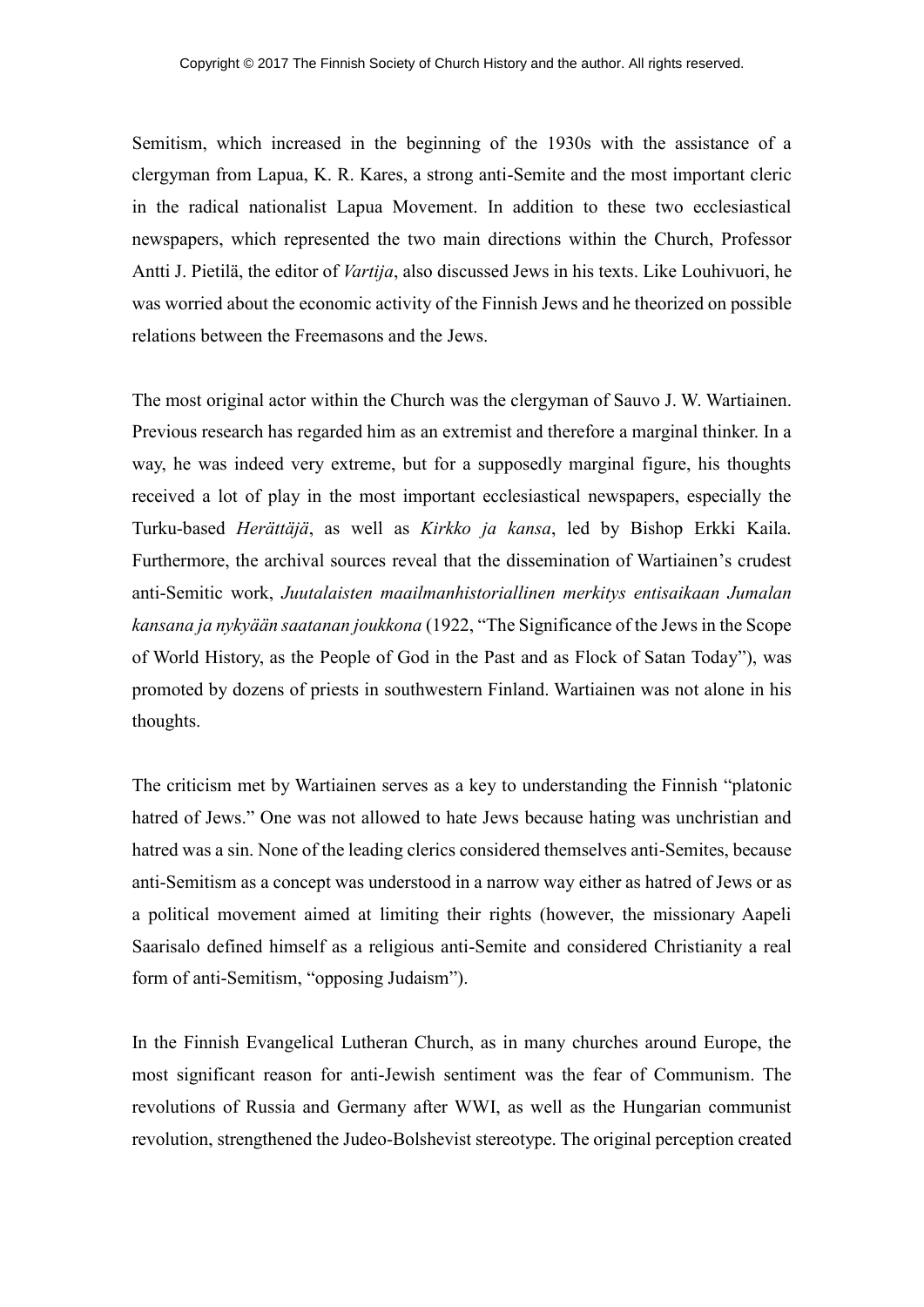by the propaganda of the Russian White movement also engraved itself in the minds of Finnish priests, and it persisted even after all of the most important Bolsheviks with a Jewish background had been replaced in the Soviet leadership. Eyewitness testimonies had a major role in creating the Judeo-Bolshevist threat scenario; for example, clerics of the Church of Ingria had had to flee to Finland from the areas around St. Petersburg. The traces of propaganda were not recognized in the anti-Communist atmosphere after the Finnish Civil War and the Russian Revolution. In the latter half of the 1920s, the key role of the Jews in the Bolshevik movement was no longer emphasized so often.

Even though research can prove that the anti-Semitic atmosphere disappeared in the latter half of the 1920s, Jews in Finland confronted doubts and accusations in the form of concrete and widespread anti-Semitism in the beginning of the independence. During this anti-Jewish phase, it was nearly impossible to know that it was a passing phenomenon related to the opposition of Communism. It requires time to create a sharper overall picture of the situation.

Anti-Semitism again became more common in the Finnish Church with the arrival of the 1930s. In the wake of the Lapua Movement, Jews were connected to the discussions concerning freemasonry and the international anti-religious movement. The German general Erich Ludendorff, a famous and popular figure in Finland especially during and after WWI, wrote about the Judeo-Masonic conspiracy, and his opinions had a decisive influence on the emergence of the subject. In particular, clerics close to the radical right adopted his ideas about the conspiracy.

Economic uncertainty, searching for national identity, political quarrels and critical religious turning points fueled anti-Semitic thought in the Church of Finland as well. However, international propaganda material, clearly geared against the Jews, did not enjoy broad support in the Church, and nothing in the ecclesiastical material suggests that the situation would have been entirely different elsewhere in Finnish society. For example, a book that got relatively wide attention, General Ludendorff's *Vernichtung der Freimaurerei durch Enthüllung ihrer Geheimnisse* (1927), was primarily about Freemasons, not about Jews.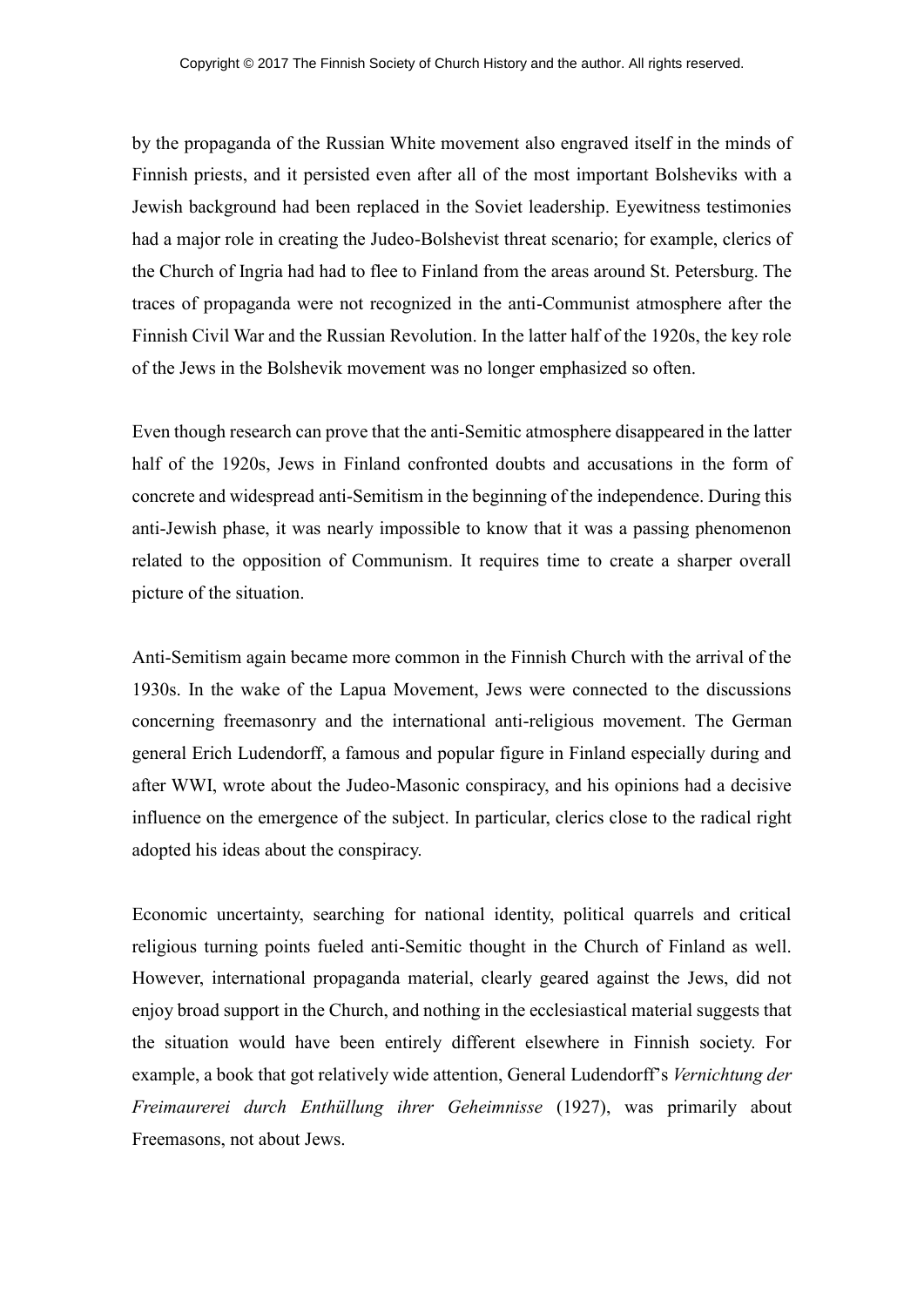The most famous book on the international Judeo-Masonic conspiracy, *The Protocols of the Elders of Zion*, purportedly written by the Russian Sergei Nilus in the beginning of the 20th century. This study shows that emphasis of the role of the *Protocols* in Finnish anti-Semitism has been a mistake. In my source material, there can be found some opinions which are similar to those of the *Protocols*, and therefore a part of Finnish ecclesiastical anti-Semitism is indirectly connected to the *Protocols*. However, none of the notable clerics considered the *Protocols* to be authentic, not even during its initial round of publication. In Finland, the *Protocols* were regarded as pure propaganda. Even the clergyman of Viitasaari Matti Jaakkola, perhaps the most radical clerical anti-Semite, sought to present more reliable source material for his writings on Jews than *The Protocols of the Elders of Zion*. There has been a tendency in some Finnish research to see blatant anti-Semitic material deriving from the *Protocols* or referring to the text somehow, even though actual attempts to prove it are lacking. In the background is probably the "Nilus ex machina" hypothesis, of explaining it with Nilus if there is no better explanation. A good example of this is the discourse surrounding Wartiainen's book on Jews. Contrary to earlier perceptions, this study shows that the dominant views of his book cannot be traced back to the *Protocols*.

Several When churchmen traveled abroad, they they adopted new ideas. On a few occasions, a priest who had presented anti-Semitic thoughts in Finland happened to also meet actual Jews while traveling. An interesting contradiction arises from the fact that these encounters seemed to have almost no effect on their thoughts about Jews.

Many Finnish clerics followed both the international press and literature. Foreign ideas on Jews spread from there to domestic ecclesiastical newspapers. The anti-Semitism that appeared within the Church of Finland originated primarily from Germany and Russia, but also from Denmark, Hungary and England. However, the diversity of the language used in the anti-Semitic texts indicates that the Finnish writers did not repeat foreign thoughts verbatim but created their own anti-Semitic descriptions.

One of the main challenges in the analysis of this study was the implicitness of expression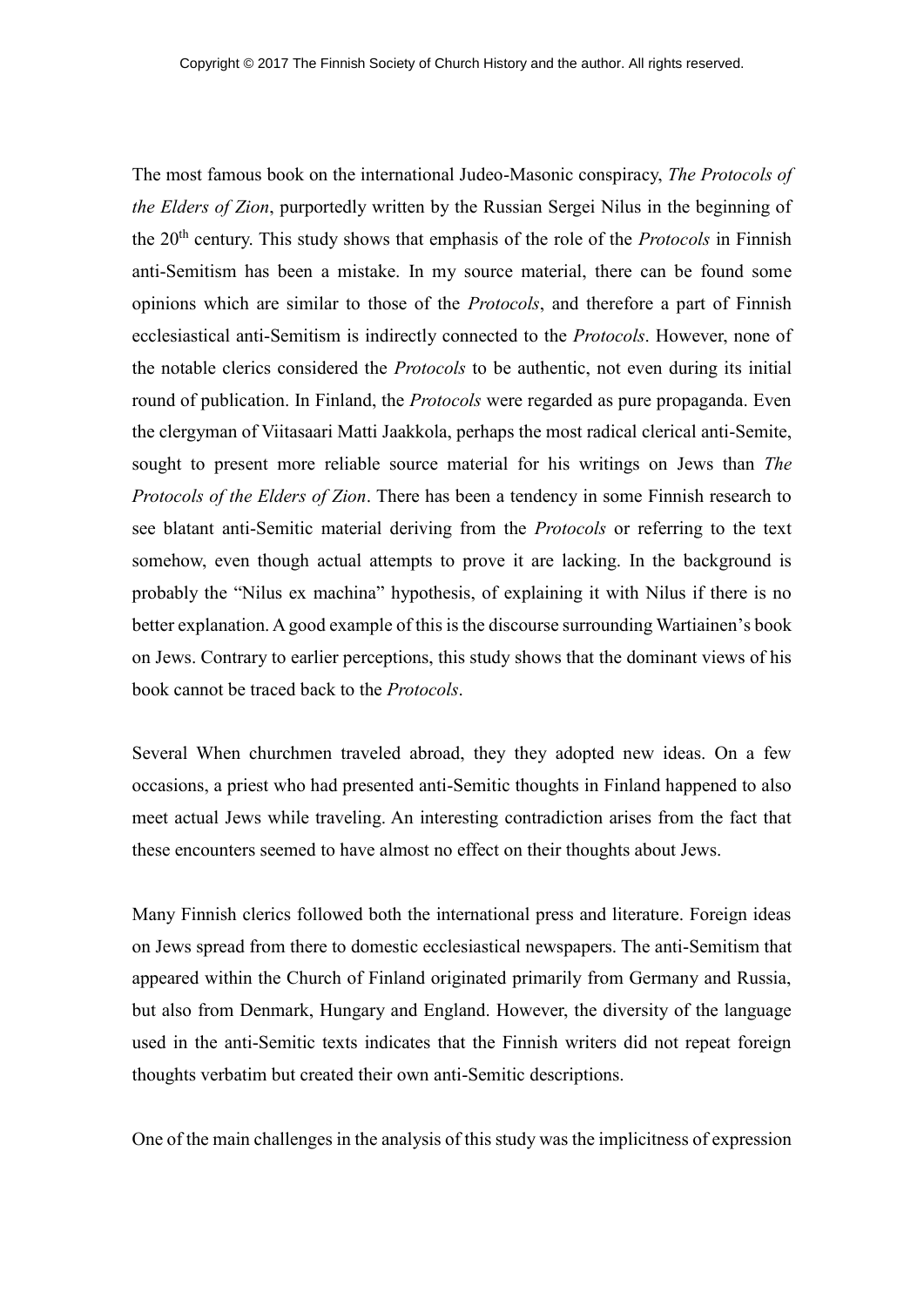in some anti-Semitic texts: authors made hints and allegations, seeking to create an impression of suspicion in the reader. This opens several possible interpretations. Secular anti-Semitism in particular employed implications and ambiguity. On the other hand, many ideas which appear in the source material were "generally known" and part of the common way of thinking. In the religious context, this common way of thinking meant, for example, that scribes and Pharisees, as well as the Jewish people, were seen as antagonistic to Christ. When the churchmen wrote or talked about these opponents of Jesus and the gospel, their views were informed with an anti-Jewish tradition dating back two millennia. When examining Christianity, it becomes clear that a negative attitude toward Jews was not an individual choice, but the norm.

The discourse on Jews in the Finnish Church lacked three internationally significant features. Even though Jews were considered a race, this was not a clear concept. The churchmen did not underline interracial hierarchy, and Jews were never presented as a lower race. Secondly, none of the ecclesiastical key figures planned or encouraged anyone to take anti-Semitic action. The plan of new civil rights for Jews met with calls for limitations during the process, and after the passing of the law some priests considered granting the civil rights to be a mistake. Nevertheless, none of the prominent clerics proposed canceling them or imposing other restrictions on the lives of Finnish Jews. Thirdly, hatred for Jews was not preached in the Church.

Anti-Semitic thoughts were presented, but they were seldom the essence of the message. This does not mean, of course, that anti-Semitic views were not expressed, but a special characteristic of Finnish ecclesiastical anti-Semitism was the fact that Jews were not written about directly. Anti-Jewish sentiment was presented alongside other topics, such as Bolsheviks, missionary work, the decay of Europe and freemasonry. Only the clergymen J. W. Wartiainen and Matti Jaakkola wrote comprehensive texts directly about Jews, and their views were generally abhorred in the Church. There was practically no other collective pressure or control that led to restrictions of writing about Jews. Accepted anti-Semitic thought had very few limitations in terms of its content.

If my study creates a seemingly one-sided and negative anti-Semitic picture, it is because